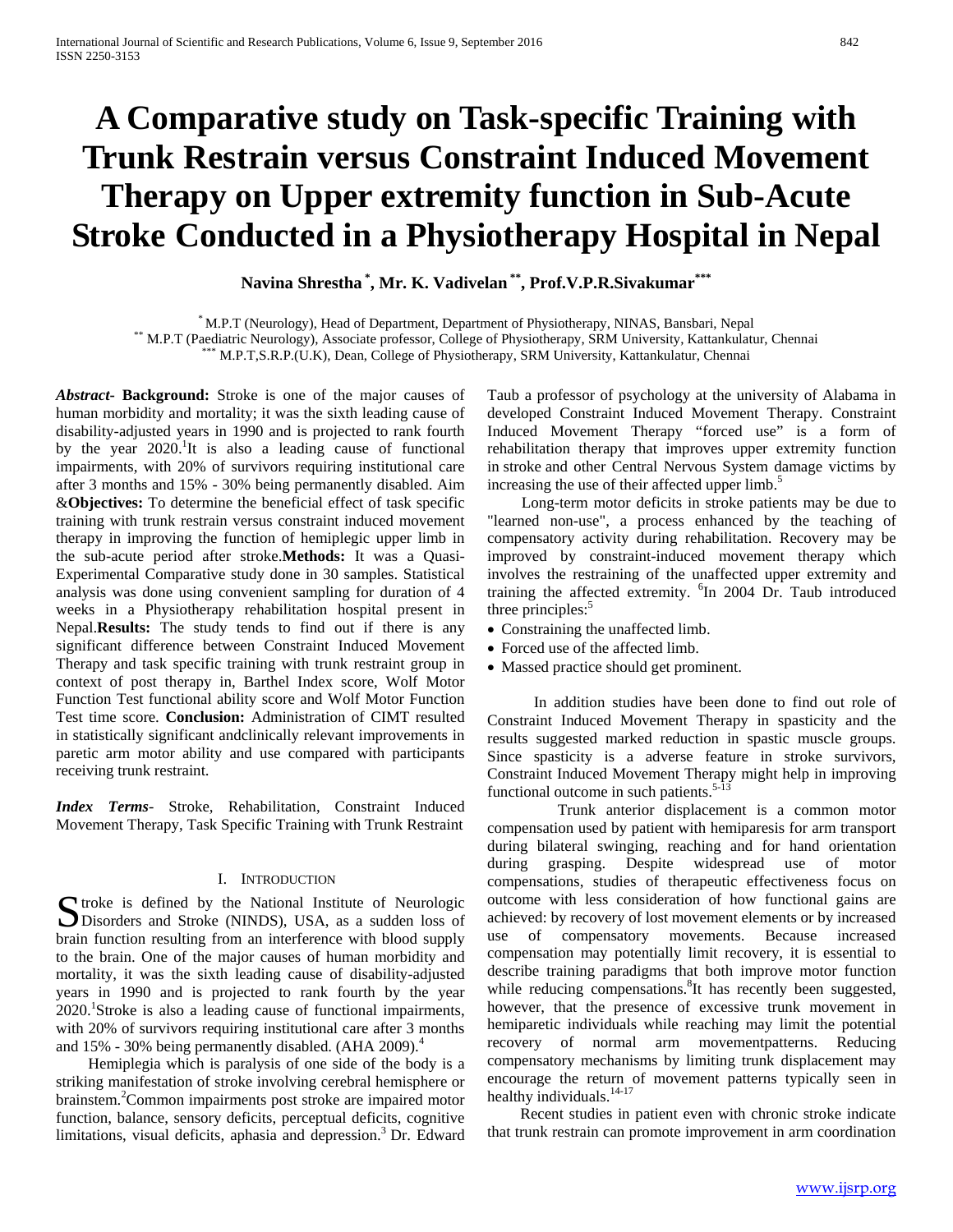patterns.<sup>8</sup>A single session of 60 repetitions of reach to grasp task during Trunk restrain led to better retention of newly learned arm movement patterns than practice with verbal instruction alone. What remains to be determined is whether change persist beyond the intervention period and may be related to decreased impairment and improved function.<sup>18-19</sup>

 No studies have been done to compare the effectiveness of Constraint Induced Movement Therapy versus task specific training with trunk restrains in upper extremity function especially in sub-acute phase after stroke.

#### II. AIM OF THE STUDY

 To determine the beneficial effect of task specific training with trunk restrain versus constraint induced movement therapy in improving the function of hemiplegic upper limb in the subacute period after stroke.

### III. METHODOLOGY

 It was a Quasi-Experimental Comparative study done in 30 samples. Statistical analysis was done using convenient sampling for duration of 4 weeks in a Physiotherapy hospital present in Nepal.

 The subjects admitted in the Physiotherapy rehabilitation hospital were assessed with a detailed history and evaluation. 30 subjects were selected based on the inclusion and exclusion criteria and assigned to two groups on convenient sampling they are:

1. group A- constraint induced movement therapy and

2. group B-task specific training with trunk restraint. Pretest values were measured before the commencement of the study and after 4 weeks, post test evaluation was done. After first assessment, patient was encouraged to used their uninvolved extremity for functional task. The task performed was under the guidance of physiotherapist, the mistakes, were explained and verbal cues was continuously given for the completion of the respective functional task.

## IV. RESULTS

 Majority (66.7%) of the respondents were aged between 51- 70 years of age among which 53.3% were male and 46.7% were female. Ischemic stroke was the main stroke type among respondents followed by Hemorrhagic stroke i.e. 53.3% and 46.7% respectively. 76.7% respondents had stroke since 3- 9months of duration of time (Table no. 1).

### **Table 1. Demographic Characteristics of Respondents**

| <b>Characteristics</b> | Frequency      | Percentage |
|------------------------|----------------|------------|
| Age                    |                |            |
| $31 - 50$              | 10             | 33.3       |
| 51-70                  | $20\,$         | 66.7       |
|                        |                |            |
|                        |                |            |
| Gender                 |                |            |
| Male                   | 16             | 53.3       |
| Female                 | 14             |            |
|                        |                | 46.7       |
| <b>Stroke type</b>     |                |            |
| Ischemic               | 16             | 53.3       |
| Hemorrhagic            | 14             | 46.7       |
| <b>Stroke duration</b> |                |            |
| $<$ 3 months           | $\sqrt{6}$     | 20.0       |
| 3-9 months             | 23             | 76.7       |
| 9-12 months            | $\mathbf{1}$   | 3.3        |
|                        |                |            |
| <b>HTN</b>             |                |            |
| Yes                    | 22             | 73.3       |
| $\rm No$               | $\,8\,$        | 26.7       |
|                        |                |            |
| <b>Diabetics</b>       |                |            |
| Yes                    | 11             | 36.7       |
| $\rm No$               | 19             | 63.3       |
| CVD                    |                |            |
| Yes                    | $\mathfrak{Z}$ | 10         |
| $\rm No$               | 27             | 90         |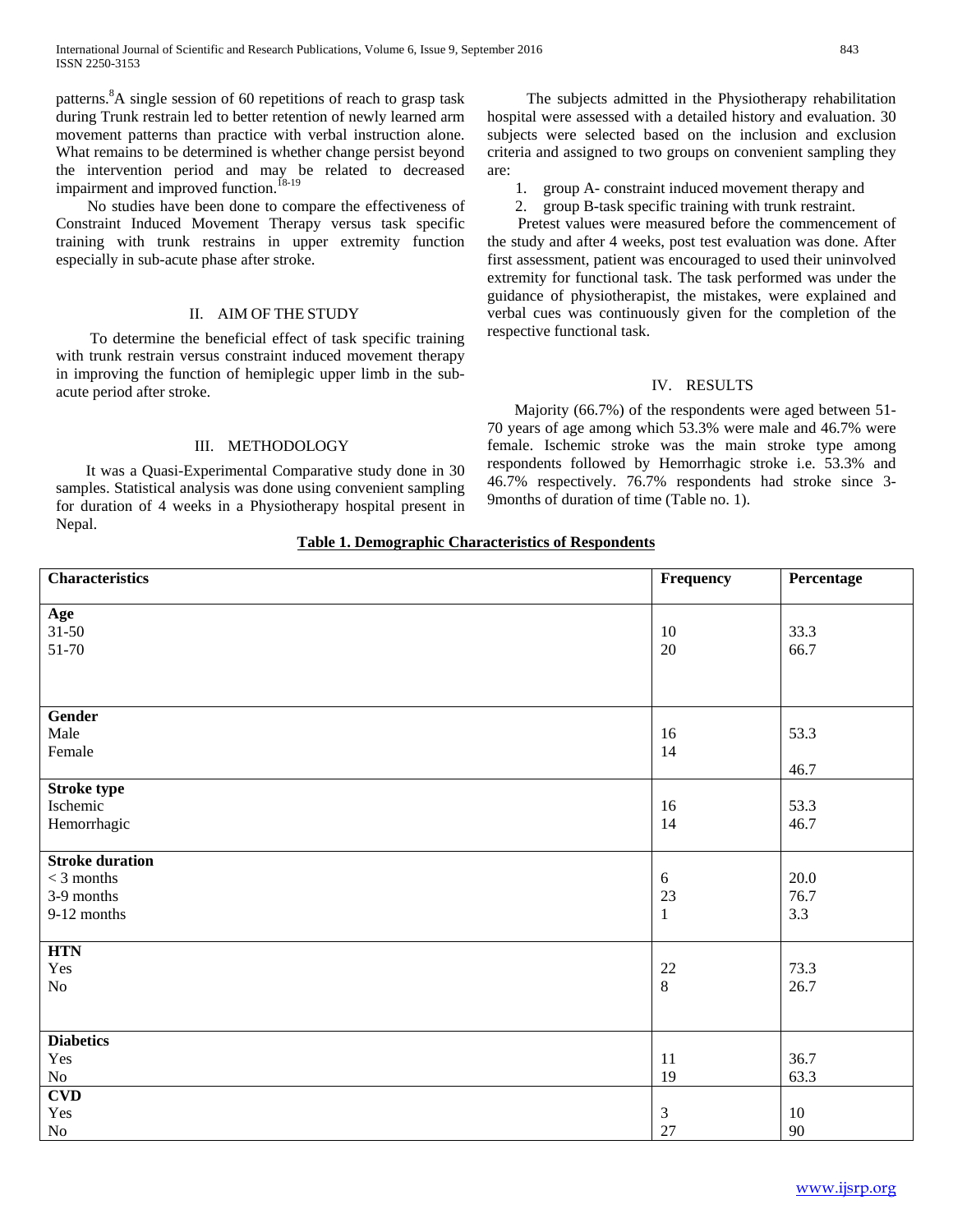| <b>Alcohol</b><br>Yes<br>$\rm No$ | 23 | 76.7<br>23.3 |
|-----------------------------------|----|--------------|
| <b>Smoking</b><br>Yes             | 15 | 50           |
| $\rm No$                          | 15 | 50           |

 Majority (66.7%) of the respondents were aged between 51- 70 years of age among which 53.3% were male and 46.7% were female. Ischemic stroke was the main stroke type among respondents followed by Hemorrhagic stroke i.e. 53.3% and 46.7% respectively. 76.7% respondents had stroke since 3- 9months of duration of time. Barthel Index Score was calculated for pre and post therapy

for both the Constraint Induced Movement Therapy and Trunk Restraint group. All 10 functions of Barthel index scale was rated by standard scores given in index and mean score of each group in pre therapy and post therapy period was compared among the groups. The Constraint Induced Movement Therapy group shows significant improvement in Barthel Index Score as compared to Trunk Restraint group. The significant mean difference of 25.67 between pre (58.33) & post (84.0) Constraint Induced Movement Therapy infers that the Barthel Index Score is improved statistically significantly as compared to Trunk Restraint groupGraph no. 1.



**Graph no. 1 Barthel Index Score for pre and post therapy for both the Constraint Induced Movement Therapy and Trunk Restraint group**

 Pre and post Time of total 17 standard tasks for Wolf Motor Function Test were recorded for both the group. The mean time taken for doing all 17 task were compared within the group. Paired t- test shows the significant mean difference in mean time for the task pre and post therapy, Although both the group shows significant change in mean time taken for performing the tasks the mean difference in Constraint Induced Movement Therapy group is much more greater and with lesser standard deviation as compared to Trunk Restraint group stating that Constraint Induced Movement Therapy group have better improvement in post therapy as compared to Trunk Restraint group in context of Wolf Motor Function Test time.

 The study tends to find out if there is any significant difference between Constraint Induced Movement Therapy and task specific training with trunk restraint group in context of post therapy in, Barthel Index Score, Wolf Motor Function Test functional ability score and Wolf Motor Function Test time score (Table no.2).

| Table no. 2 Paired t-test Pre & Post functional ability score |
|---------------------------------------------------------------|
| for Constraint Induced Movement Therapy $\&$ Task specific    |
| training with trunk Restraint group.                          |

|                         |                     | <b>CIMT</b>    |                | TR             |                |
|-------------------------|---------------------|----------------|----------------|----------------|----------------|
| S.NO                    | <b>Statistics</b>   | Pre            | Post           | Pre            | Post           |
|                         |                     | Func.          | Func.          | Func.          | Func.          |
|                         |                     | <b>Ability</b> | <b>Ability</b> | <b>Ability</b> | <b>Ability</b> |
|                         |                     | <b>Score</b>   | <b>Score</b>   | <b>Score</b>   | <b>Score</b>   |
| 1                       | <b>Mean</b>         | 29.8667        | 55.200         | 41.20          | 50.55          |
| $\mathbf{2}$            | Std.                | 4.223          | 7.032          | 14.283         | 8.517          |
|                         | <b>Deviation</b>    |                |                |                |                |
| 3                       | <b>T-Value</b>      | $-12.71$       |                | $-4.087$       |                |
| $\overline{\mathbf{4}}$ | <b>Significance</b> | 0.00           |                | 0.01           |                |

 The independent t-test shows that in context of Barthel Index score variance are not equal i.e. difference in variance is present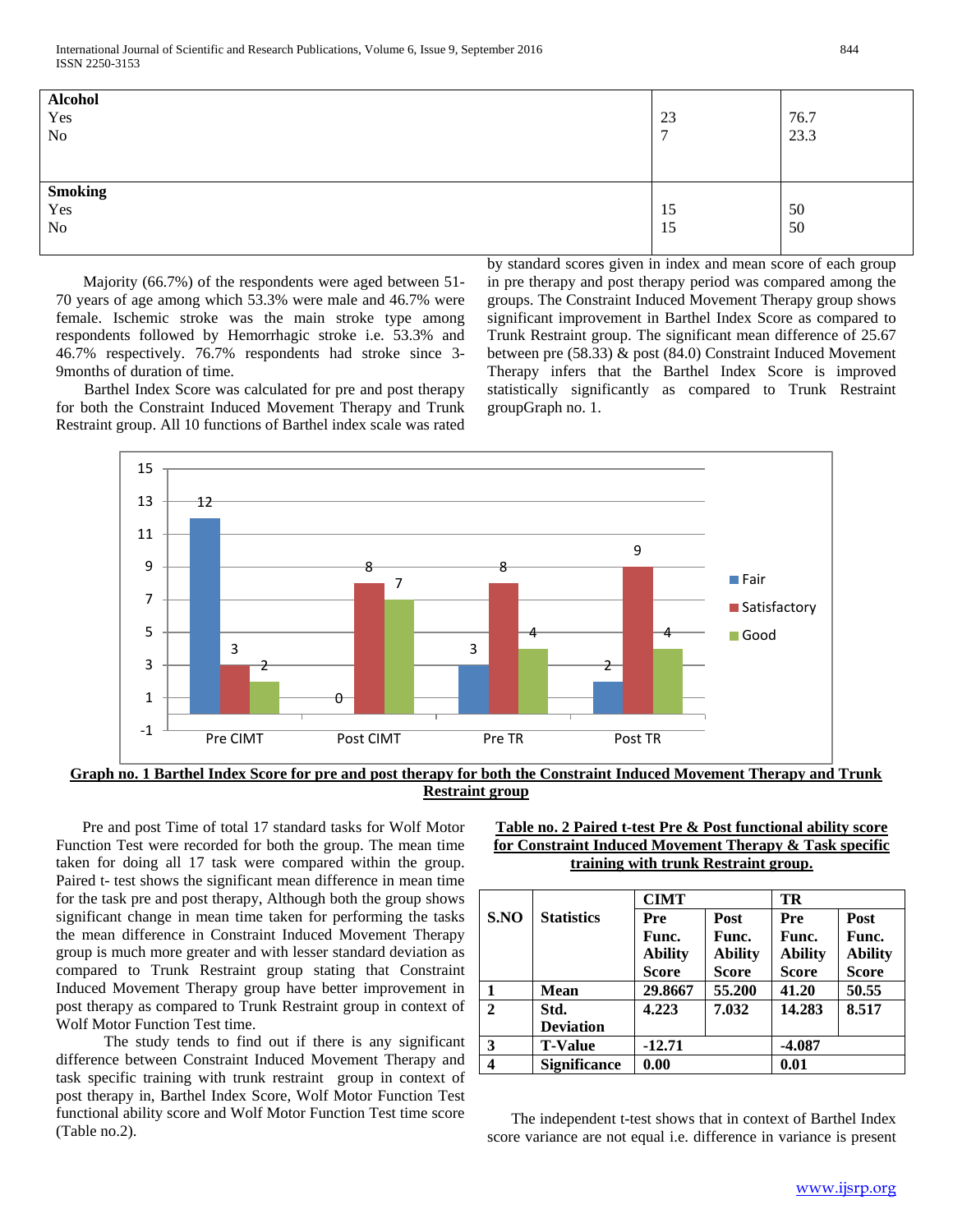in Constraint Induced Movement Therapy and Task specific training with trunk restraint group as the significance is .002. As significance (2-tailed) is more than 0.05 we can conclude that there is no significance difference in Constraint Induced Movement Therapy & Task specific training with trunk Restraint for Barthel Index score and Wolf motor function test function and time.

# V. DISCUSSION

 In the two studies that compared trunk restraint with constraint induced movement therapy, subjects in the constraint induced movement therapy group performed significantly better on at least one of the outcomes assessed.The main results of this study are that improvement in motor function of the affected Upper Extremity didnot differ significantly between patients who receivedCIMT and those who received trunk restraint therapy. On all measures of motor functionof the affected arm and hand, patients who receivedCIMT showed apparent advantageous overpatients who received trunk restraint therapy.

 Relative to the trunk restraint group, the CIMT group reportedsignificantly greater improvement in quality of motor activity log in performing daily activitiesusing the affected hand. In addition, on Barthel Index score motor performance by the affected Upper Extremity, they demonstrated significantly better improvement over the 4-week treatment period.However, no other comparisons showed a statisticallysignificant betweengroup difference in motor functionof the affected Upper Extremity, including improvement on the WMFT from pre-test to post-test which was primary end-point. Therefore, as an evaluation of the relative effectiveness of CIMT in sub-acute stroke rehabilitation, ascompared to trunk restraint interventions provided at thesame frequency and duration, the results are overallneutral but contain some encouraging trends.

 In the one previous randomized controlled trial of CIMT during early stroke rehabilitation, Dromerick et al<sup>13</sup> reported that patients who received CIMT demonstrated better motor performance relative to a traditional therapy group when assessed immediately after treatment.Similar to this findings, they reported greater improvement by the CIMT group on all motor function measures, including motor performance and motor activities log, but the advantage was statistically significanton only 1 subscale of the Action Research Arm Test.<sup>13</sup>The consistency of our motor performance results and their similarity with previous findings support the interpretation that the present study was underpowered to detect a relative therapeutic advantage of CIMT as compared to trunk control therapy provided at equal frequency and duration.

 In recent study (Dromerick et al. 2009) including 2 CIMT groups (standard and high intensity), subjects in the higherintensity group fared, on average, worse than those in either the control group or the standard CIMT group, demonstrating an inverse dose-response curve. This result ran counter to the authors' hypothesis, predicting the greatest gains in the most intensive group. The authors proposed too soon timing of the intervention following stroke, overtraining and a practice schedule that better resembled a blocked, rather than distributed one as possible explanations for their findings.

 Schmidt and Wrisberg (1999) note that it is well established that task-specific practice is required for motor learning to occur.Galea et al. (2001) reported that stroke patients who underwent a 3-week long program that consisted of 45-minute task-specific, upper limb training showed improvements in measures of motor function, dexterity, and increased use of the more affected upper limbs.

 Timmermans et al. (2010) conducted a review that examined the effectiveness of task-oriented training following stroke. 15 components were identified to characterize task-oriented training. They included exercises that were: functional, directed towards a clear goal, repeated frequently, performed in a contextspecific environment, and followed by feedback. Sixteen studies representing 528 patients were included. From 3 to 11 training components were reported within the included studies. The components associated with largest effect sizes were "distributed practice" and "feedback". There was no correlation between the number of task-oriented training components used in a study and the treatment effect size. "Random practice" and "use of clear functional goals" were associated with the largest follow-up effect sizes.

## VI. CONCLUSION

 In summary,Constraint induced movement therapy is a feasible technique for rehabilitation of sub-acute stroke patients with impaired upper extremity function among patients who hadexperienced a first stroke with dominant side hemiperesis. Administration of CIMT resulted in statistically significant andclinically relevant improvements in paretic arm motor ability and use compared with participants receiving trunk restraint. Improvementswere not influenced by age, sex, or initial levelof paretic arm function. These findings suggest that further research exploring central nervous system changes that accompany the observed motor gains and research on alternate models of CIMT delivery are warranted.

# VII. LIMITATIONS

- The sample size was small
- In this study randomization was not done
- This was a short term study of 4 weeks and follow up was not been done.
- Based only on rehabilitation centre

# VIII. RECOMMENDATIONS

- In Constraint induced movement therapy patient shows mild depression on the first few attempt so verbal cueing, encouragement, motivations and inspiration to achieve goals are the foremost important criteria to fulfill.
- Follow up can be done for future gain.
- It is cost-effective, and patient has to attempt themselves (force-use) to gain upper limb function, so this physiotherapy management is more feasible for developing country like Nepal and India.